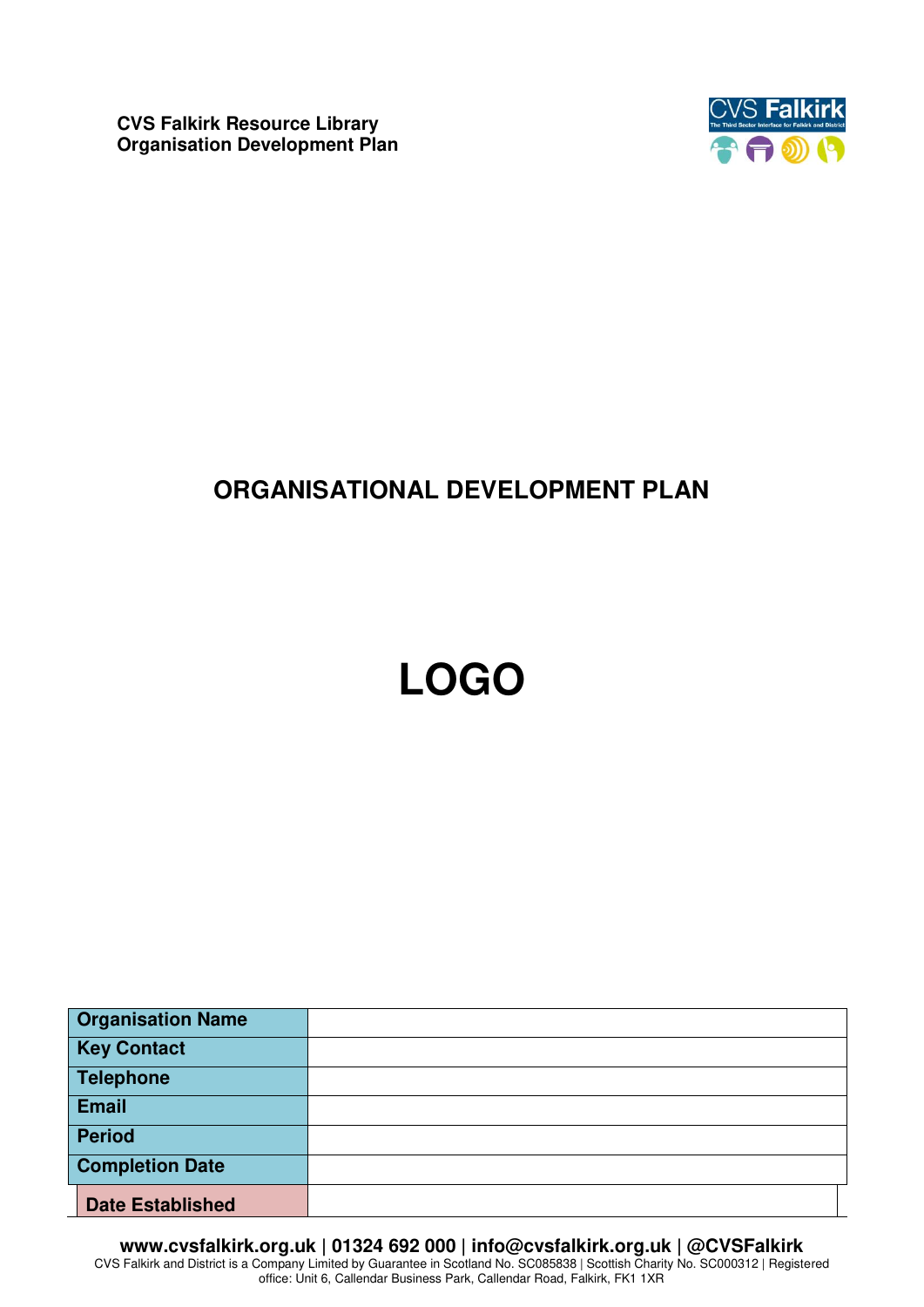| <b>Legal Form</b>              |  |
|--------------------------------|--|
| <b>Charity Registration No</b> |  |
| <b>Address</b>                 |  |
|                                |  |

| <b>Executive Committee</b> |  |
|----------------------------|--|
| <b>Committee</b>           |  |
| <b>Sub Committee</b>       |  |

| Location                 |  |
|--------------------------|--|
| <b>Frequency / Dates</b> |  |

**Foreword** 

### **MOTIVATION FOR DEVELOPMENT**

**www.cvsfalkirk.org.uk | 01324 692 000 | info@cvsfalkirk.org.uk | @CVSFalkirk**  CVS Falkirk and District is a Company Limited by Guarantee in Scotland No. SC085838 | Scottish Charity No. SC000312 | Registered office: Unit 6, Callendar Business Park, Callendar Road, Falkirk, FK1 1XR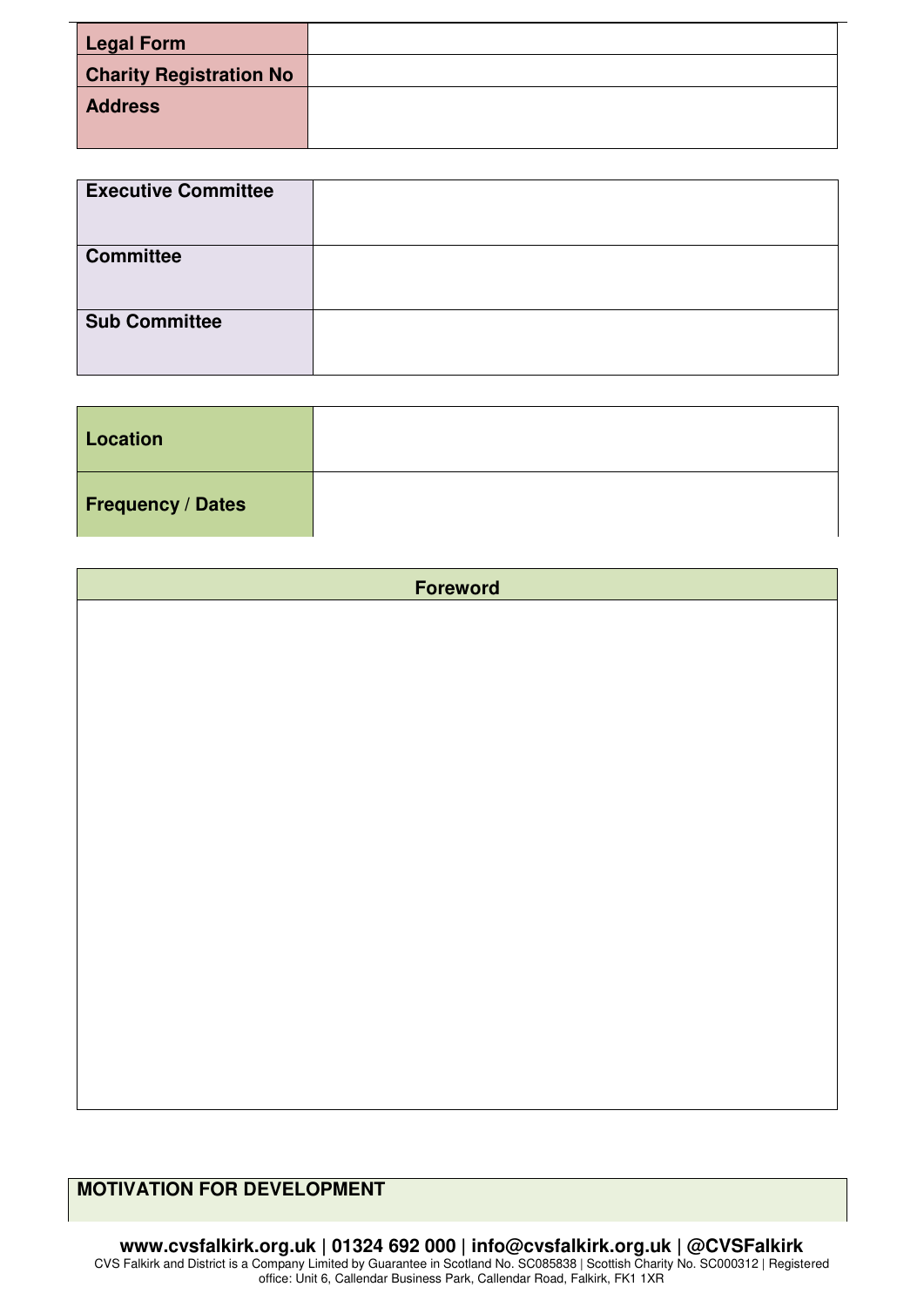**How have you sought to better understand capacity gaps and needs? (100 words)** 

#### **Who was involved in undertaking the organisational assessment and prioritising needs? (100 words)**

Who within the organisation (both your organisation and your partners') was involved? If external support was provided, please give details.

#### **DEVELOPMENT PLAN**

**Please outline your development plan. (150 words)**  Summarise your development plan and how it relates to the gaps and needs identified.

**How will you implement your development plan? (150 words)** What activities will be undertaken? How will they be sequenced? How will you ensure that there is enough capacity within the organisation to implement the plan?

**Who will be involved in delivering the development work? (150 words)**  Who will lead the process? What skills and experience do they have? Who else will be involved? How with the governing body be involved in the planning and implementing of the plan?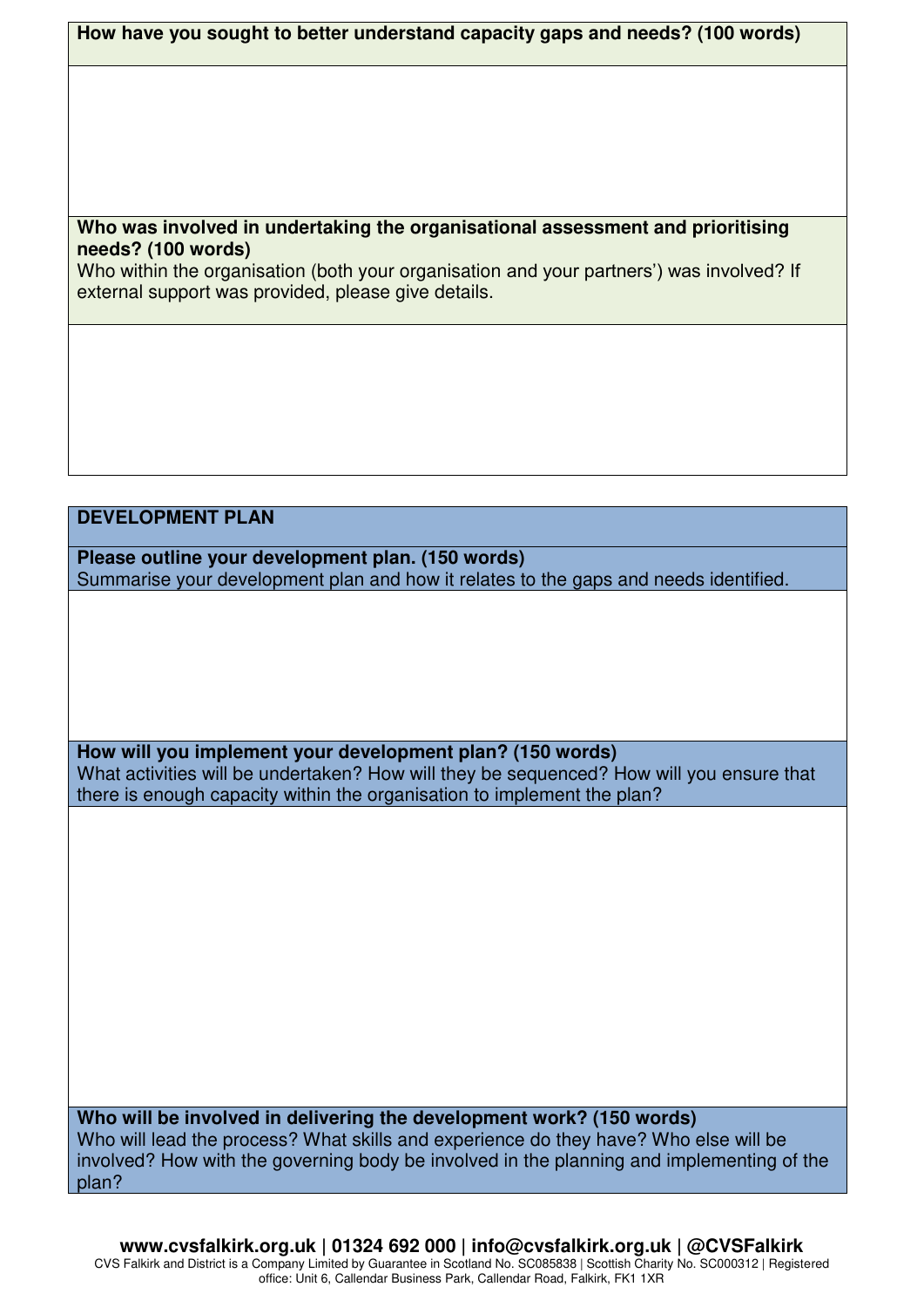#### **EMBEDDING LEARNING**

**What will be the result of your development work? (100 words)**  Provide up to five changes in your organisational performance that you expect to see as a result of this work.

**How will you ensure that learning from this process is institutionalised? (100 words)**  What measures will you take to ensure that this work is embedded within the organisation?

**How will this work change the way you operate and how will this enable you to be more effective? (100 words)** 

How will this work support achieving your vision and mission and achieving long term sustainability?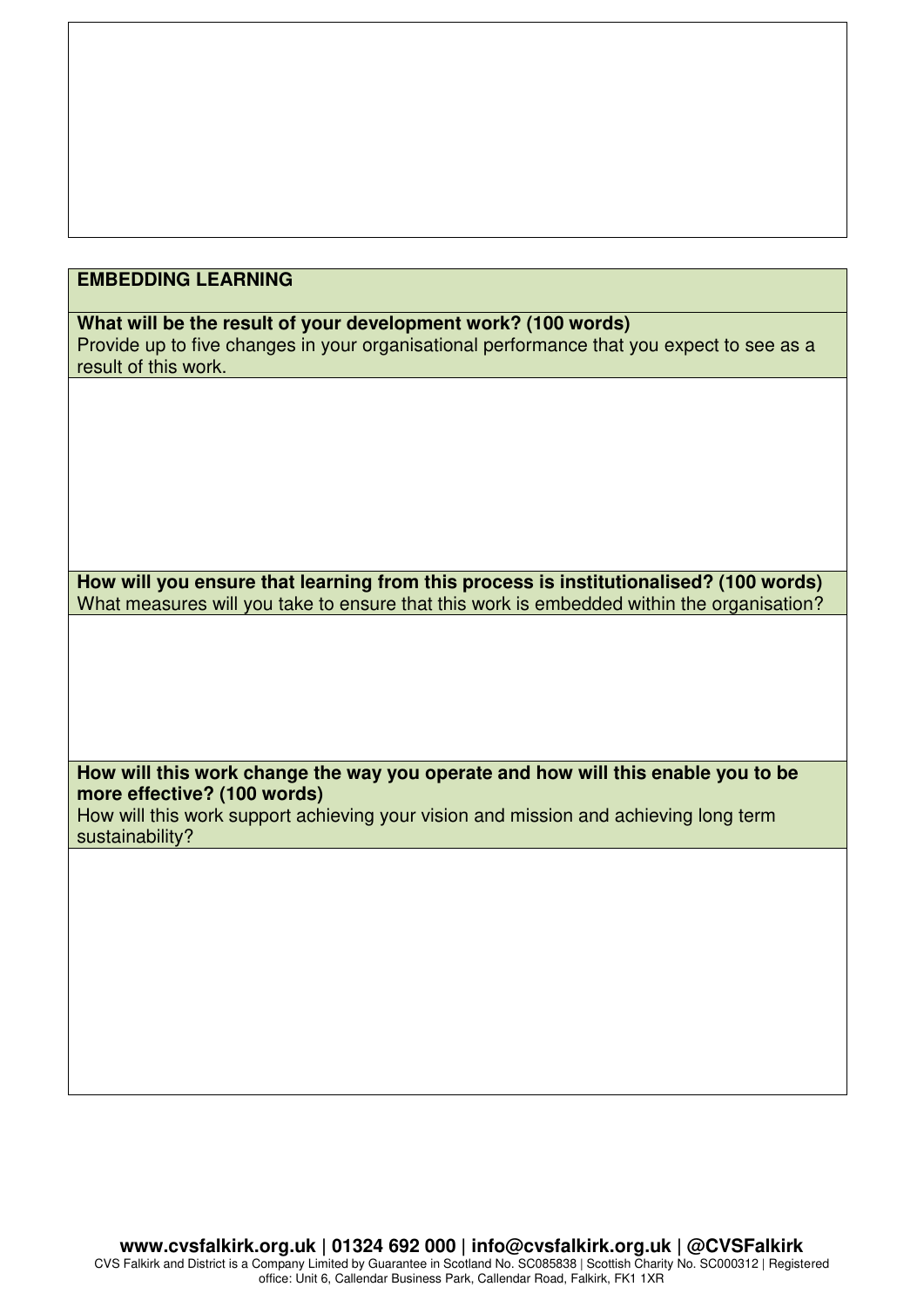| <b>Short Term</b> $(0 > 12$ months)                                  |
|----------------------------------------------------------------------|
| <b>Medium term</b> $(1yr > 3yr)$<br><b>Long Term</b> $(3yrs > 5yrs)$ |
|                                                                      |
|                                                                      |
|                                                                      |
|                                                                      |
|                                                                      |
|                                                                      |
|                                                                      |
|                                                                      |
|                                                                      |
|                                                                      |
|                                                                      |
|                                                                      |
|                                                                      |
|                                                                      |
|                                                                      |
|                                                                      |
|                                                                      |
|                                                                      |
|                                                                      |
|                                                                      |
|                                                                      |
|                                                                      |
|                                                                      |
|                                                                      |
|                                                                      |
|                                                                      |
|                                                                      |

## **Objective 1 -**

| Objective | <b>Assigned to</b> | <b>Timeline</b> | <b>Partners</b> | <b>Resources</b> |
|-----------|--------------------|-----------------|-----------------|------------------|
|           |                    |                 |                 |                  |
|           |                    |                 |                 |                  |
|           |                    |                 |                 |                  |

| Objective 2 -                                                                |                    |                 |                 |  |
|------------------------------------------------------------------------------|--------------------|-----------------|-----------------|--|
|                                                                              |                    |                 |                 |  |
|                                                                              |                    |                 |                 |  |
| Objective                                                                    | <b>Assigned to</b> | <b>Timeline</b> | <b>Partners</b> |  |
| www.cvsfalkirk.org.uk   01324 692 000   info@cvsfalkirk.org.uk   @CVSFalkirk |                    |                 |                 |  |

CVS Falkirk and District is a Company Limited by Guarantee in Scotland No. SC085838 | Scottish Charity No. SC000312 | Registered office: Unit 6, Callendar Business Park, Callendar Road, Falkirk, FK1 1XR